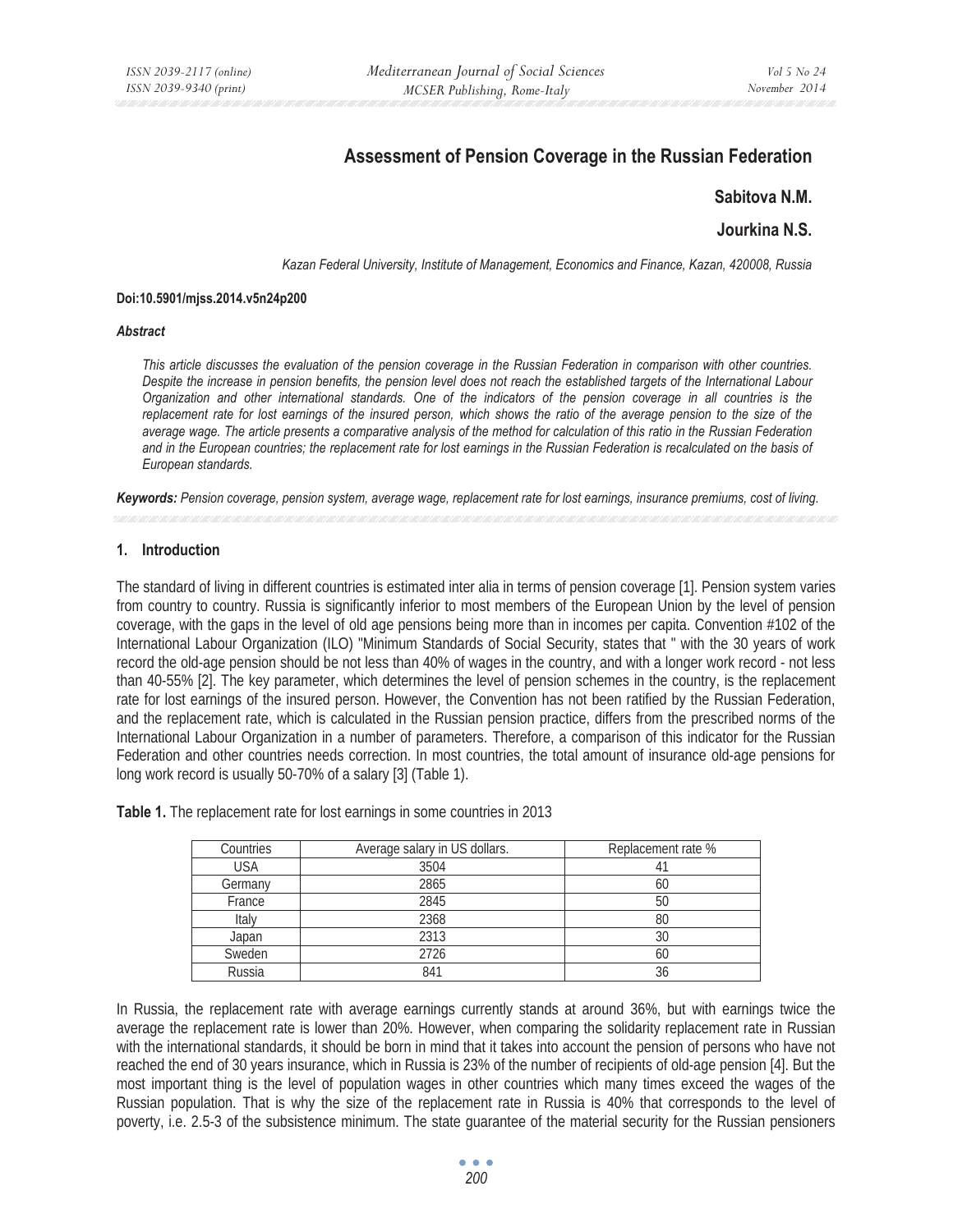| ISSN 2039-2117 (online) | Mediterranean Journal of Social Sciences | Vol 5 No 24   |
|-------------------------|------------------------------------------|---------------|
| ISSN 2039-9340 (print)  | MCSER Publishing, Rome-Italy             | November 2014 |

does not even reach the level of poverty in most countries of the world [5]. Each sixth subject of the Russian Federation has the ratio of workers to retirees of not more than 1 to 1 This is primarily due to the demographic aging of the population, leading to an increase in the number of pensioners and reduction of employment in the economy [6]. To keep the pensions at the rate of 40% of the current average nominal accrued wage in the forecast period with such ratio of workers to pensioners the premiums should be 33.6% of the salary (without size limit for the base calculation of insurance premiums, the overall rate of insurance contributions into the state non-budgetary funds in this case is 42%).

In addition, not all employees in the Russian economy pay the premiums to the Pension Fund of the Russian Federation, and individual entrepreneurs, whose number is constantly growing, form their own pension rights on preferential basis - on the basis of the minimum wage. As a result, the value of contributions of this group of citizens is more than 3 times lower than average employee contributions. Thus, the main burden of financial support of statutory pension insurance system is on the employed citizens.

# **2. Result**

In recent years, Russia has experienced a downward trend in the replacement rate (see Fig. 1). In late 2009, the value of solidarity in the replacement rate for a medium-sized old-age pension in the Russian Federation was 35.3%, while in 20 subjects of the Russian Federation, this value was between 30% and 40% of average earnings in the region, and in 55 subjects it exceeded 40% [7].

The growth rate in 2010 was due to the fact that the size of pensions increased significantly in relation to the revaluation of pension rights (valorization of pensions), the beginning of surcharges payment to reach the social subsistence level established in the subject of the Russian Federation, and the establishment of new rules for pension indexation. As a result, the replacement rate has increased to 39%, but then its decline has resumed, despite the ongoing annual indexation of pensions and increasing the level of the average wage.



**Fig.1.** Replacement rate for lost earnings of the insured person in the Russian Federation in 2009-2013, %

One of the reasons for the decline is that from 2010 to 2013, the growth rate of the average wage (1.42) lagged behind the growth rate of the average labor pension (1.31), as shown by the data in Figure 2.



**Fig.2.** The average salary and the average size of old-age pension in the Russian Federation in 2009 - 2013, in rubles

The reasons for the influence of this factor on the level of pensions becomes clearer if one explains the formula for calculating the replacement rate for lost earnings of an insured person employed in the Russian Federation (Rr):

> $\bullet$   $\bullet$   $\bullet$ *201*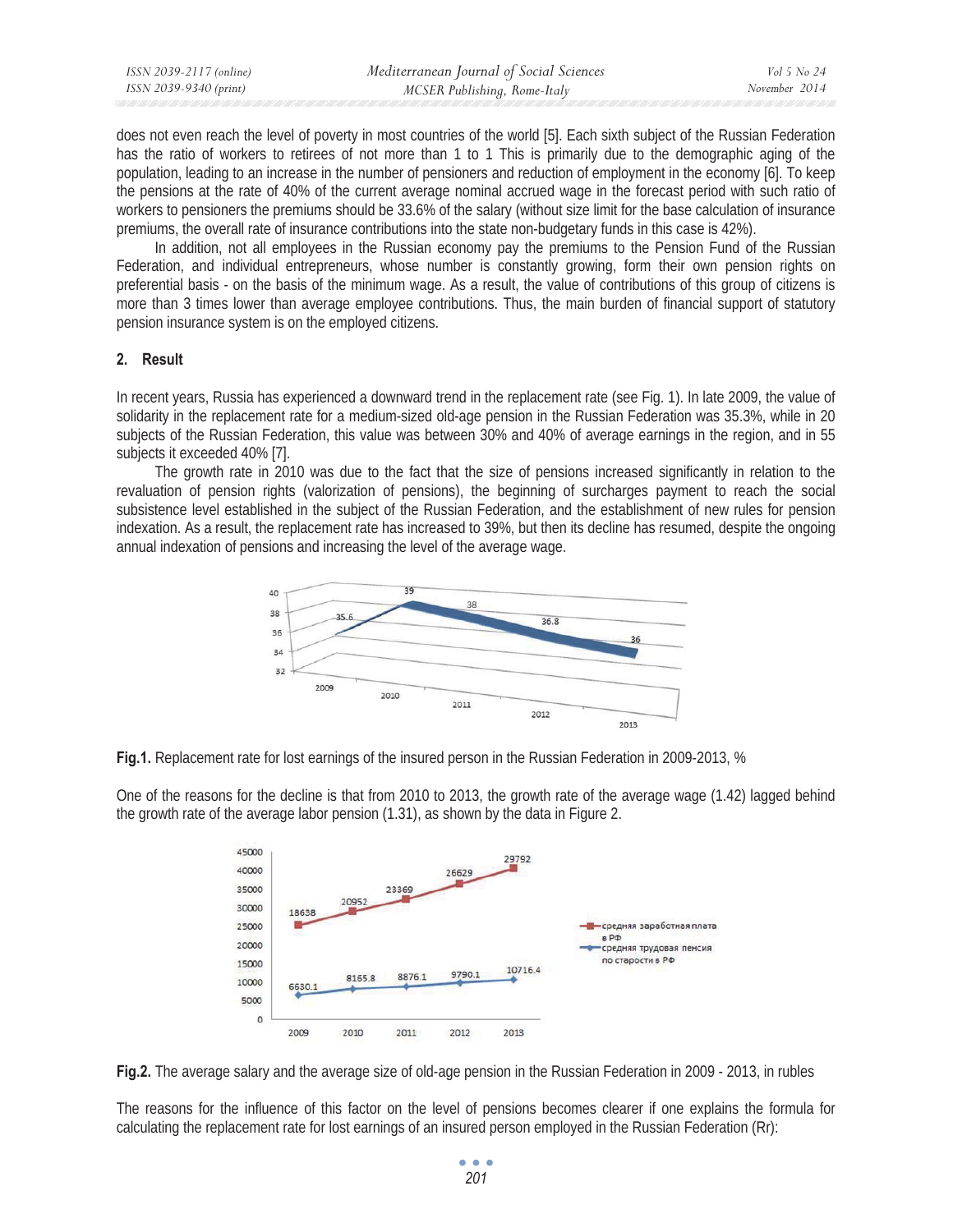$Rr = Pav/Sav, (1)$ 

Pav –average size of old-age pension in the whole country,

Sav –average wage in the country.

The size of the average old-age pension in the whole country (Pav) is calculated using the following formula:

Pav =  $(Sav x Irx Ni)/Npen, (2)$ 

Ir – insurance premium rate for statutory pension insurance,

Ni – number of insured persons in the statutory pension insurance (in fact, it is the entire working population of the country),

Npen – number of old-aged pensioners.

When converting the formula (1) the following is obtained:

 $Ni = (Itx Ni)/Npen(3)$ 

It can be concluded that the larger is the ratio of the number of employed people who pay insurance premiums, and the number of pension recipients, the greater is the value of the replacement rate for the lost earnings of an insured person.

Currently ¾ or 71% of the Russian population are paid below the average in the economy (Table 2). And if one takes the median wage, that is, to exclude from its calculation the highest-paid and lowest-paid categories, the salary in the country would be on average only 17,000 rubles per month instead of 26,000 rubles. The simplest calculation shows that a 40% replacement rate of such wages will be 6800 rubles, which exceeds the subsistence level established in the Russian Federation in 2013 only by 669 rubles.

**Table 2.** The structure of paid employment, depending on the amount of earnings in the Russian Federation in 2012- 2013

|                                                         | 2012               |                 | 2013               |                |
|---------------------------------------------------------|--------------------|-----------------|--------------------|----------------|
| Indicator of number                                     | number mln.people. | I ratio<br>$\%$ | number mln.people. | ratio,<br>$\%$ |
| The number of paid employers - all of them with wages:: | 46,55              | 100             | 46,35              | 100            |
| Below average in the economy                            | 30.35              | 65.2            | 30.22              | 65,2           |
| Equal to average in the economy                         | 3.13               | 6.7             | 3.11               | 6,7            |
| Above average in the economy                            | 13.07              | 28,1            | 13.02              | 28,1           |

Russia has used the solidarity replacement rate, which is calculated as the ratio of the average pension for all recipients in the current year and the average wage in the economy over the same period, expressed as a percentage. ILO Convention # 102 "Minimum Standards of Social Security" [2] and the European Code of Social Security [8] provide the calculation of the replacement rate as the ratio of a typical beneficiary pension and his previous income. The replacement rate is set at 40% only for typical recipients the main requirement to whom is 30 years of insurance employment (for oldage pensions)

The typical pension recipients usually include the majority of people; they can be regarded as the middle class in the general population and retirees. The typical pension recipient according ILO Convention # 102 is, in particular, a skilled manual male employee whose salary is equal to 125% of the average wage of all the persons to be provided, who at the same time, has 30 years of insurance contributions or employment. For the rest of pensioners the norms of replacement rate are proportionally reduced. In this case, the pension should not correlate with wages of other people working at the moment, as is the case of Russia in the calculation of the solidarity replacement rate. Instead it should match the past earnings (income) of the individual in the period prior to the pension [2].

If we calculate the individual replacement rate of a typical recipient of old-age pension using the method of calculation of old-age pension in the Law "On labor pensions in the Russian Federation", when the insurance period is 30 years, while monthly wage is 30 000 rubles, then we obtain the following results. Estimated pension assets for the year will be 4800 rubles (16% of earnings), and for 30 years - 48 monthly salaries. Their sum (144 000) should be divided by 228 months (the expected period for receiving the pension). The typical pension will be 21% of monthly earnings. Given a fixed base size (and it is about one third of the pension) pension will be about 30% of the salary, which is 10% less than the international standard [9]. For high-income segment of the population the individual replacement rate will be even less [10].